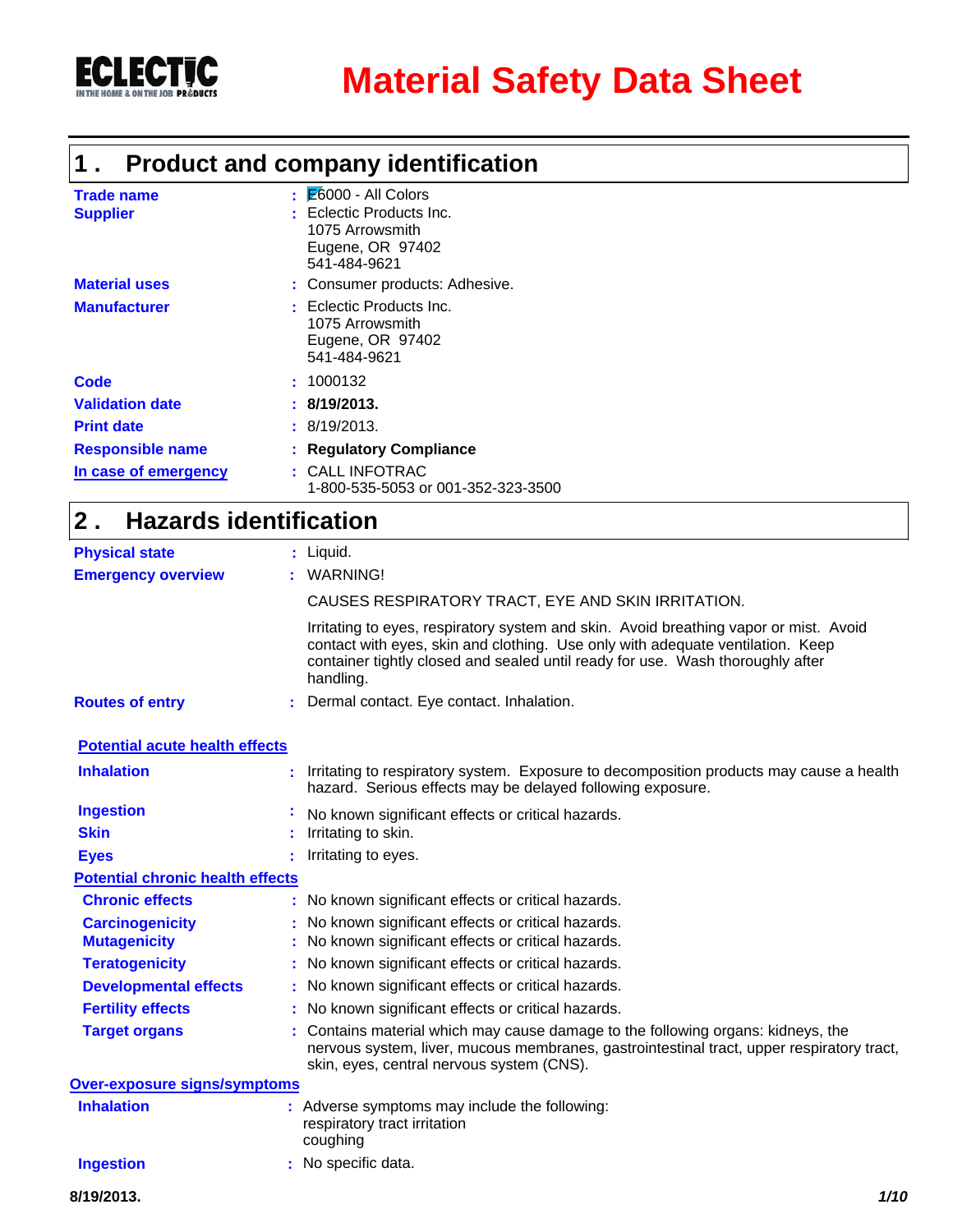| $\overline{\mathbf{2}}$ .                                    | <b>Hazards identification</b>              |                                                                                            |  |  |  |  |  |  |
|--------------------------------------------------------------|--------------------------------------------|--------------------------------------------------------------------------------------------|--|--|--|--|--|--|
| <b>Skin</b>                                                  |                                            | : Adverse symptoms may include the following:<br>irritation<br>redness                     |  |  |  |  |  |  |
| <b>Eyes</b>                                                  |                                            | : Adverse symptoms may include the following:<br>pain or irritation<br>watering<br>redness |  |  |  |  |  |  |
| <b>Medical conditions</b><br>aggravated by over-<br>exposure |                                            | : None known.                                                                              |  |  |  |  |  |  |
|                                                              | See toxicological information (Section 11) |                                                                                            |  |  |  |  |  |  |

#### **Composition/information on ingredients 3 .**

| <b>Name</b>         | <b>CAS number</b> |        |
|---------------------|-------------------|--------|
| Tetrachloroethylene | 127-18-4          | 60-100 |

**There are no additional ingredients present which, within the current knowledge of the supplier and in the concentrations applicable, are classified as hazardous to health or the environment and hence require reporting in this section.**

| <b>First aid measures</b><br>4.   |                                                                                                                                                                                                                                                                                                                         |  |  |  |  |  |
|-----------------------------------|-------------------------------------------------------------------------------------------------------------------------------------------------------------------------------------------------------------------------------------------------------------------------------------------------------------------------|--|--|--|--|--|
| <b>Eye contact</b>                | : Check for and remove any contact lenses. Immediately flush eyes with plenty of water<br>for at least 15 minutes, occasionally lifting the upper and lower eyelids. Get medical<br>attention immediately.                                                                                                              |  |  |  |  |  |
| <b>Skin contact</b>               | : In case of contact, immediately flush skin with plenty of water for at least 15 minutes<br>while removing contaminated clothing and shoes. Wash clothing before reuse. Clean<br>shoes thoroughly before reuse. Get medical attention immediately.                                                                     |  |  |  |  |  |
| <b>Inhalation</b>                 | : Move exposed person to fresh air. If not breathing, if breathing is irregular or if<br>respiratory arrest occurs, provide artificial respiration or oxygen by trained personnel.<br>Loosen tight clothing such as a collar, tie, belt or waistband. Get medical attention<br>immediately.                             |  |  |  |  |  |
| <b>Ingestion</b>                  | : Wash out mouth with water. Do not induce vomiting unless directed to do so by medical<br>personnel. Never give anything by mouth to an unconscious person. Get medical<br>attention immediately.                                                                                                                      |  |  |  |  |  |
| <b>Protection of first-aiders</b> | : No action shall be taken involving any personal risk or without suitable training. If it is<br>suspected that fumes are still present, the rescuer should wear an appropriate mask or<br>self-contained breathing apparatus. It may be dangerous to the person providing aid to<br>give mouth-to-mouth resuscitation. |  |  |  |  |  |
| <b>Notes to physician</b>         | : No specific treatment. Treat symptomatically. Contact poison treatment specialist<br>immediately if large quantities have been ingested or inhaled.                                                                                                                                                                   |  |  |  |  |  |

#### **Fire-fighting measures 5 .**

| <b>Flammability of the product</b><br><b>Extinguishing media</b> | : In a fire or if heated, a pressure increase will occur and the container may burst.                                                                                                                                                                                                                                                    |
|------------------------------------------------------------------|------------------------------------------------------------------------------------------------------------------------------------------------------------------------------------------------------------------------------------------------------------------------------------------------------------------------------------------|
| <b>Suitable</b>                                                  | : Use an extinguishing agent suitable for the surrounding fire.                                                                                                                                                                                                                                                                          |
| <b>Not suitable</b>                                              | : None known.                                                                                                                                                                                                                                                                                                                            |
| <b>Special exposure hazards</b>                                  | : Promptly isolate the scene by removing all persons from the vicinity of the incident if<br>there is a fire. No action shall be taken involving any personal risk or without suitable<br>training. Fire water contaminated with this material must be contained and prevented<br>from being discharged to any waterway, sewer or drain. |
| <b>Hazardous combustion</b><br>products                          | : Decomposition products may include the following materials:<br>carbon dioxide<br>carbon monoxide<br>halogenated compounds<br>carbonyl halides                                                                                                                                                                                          |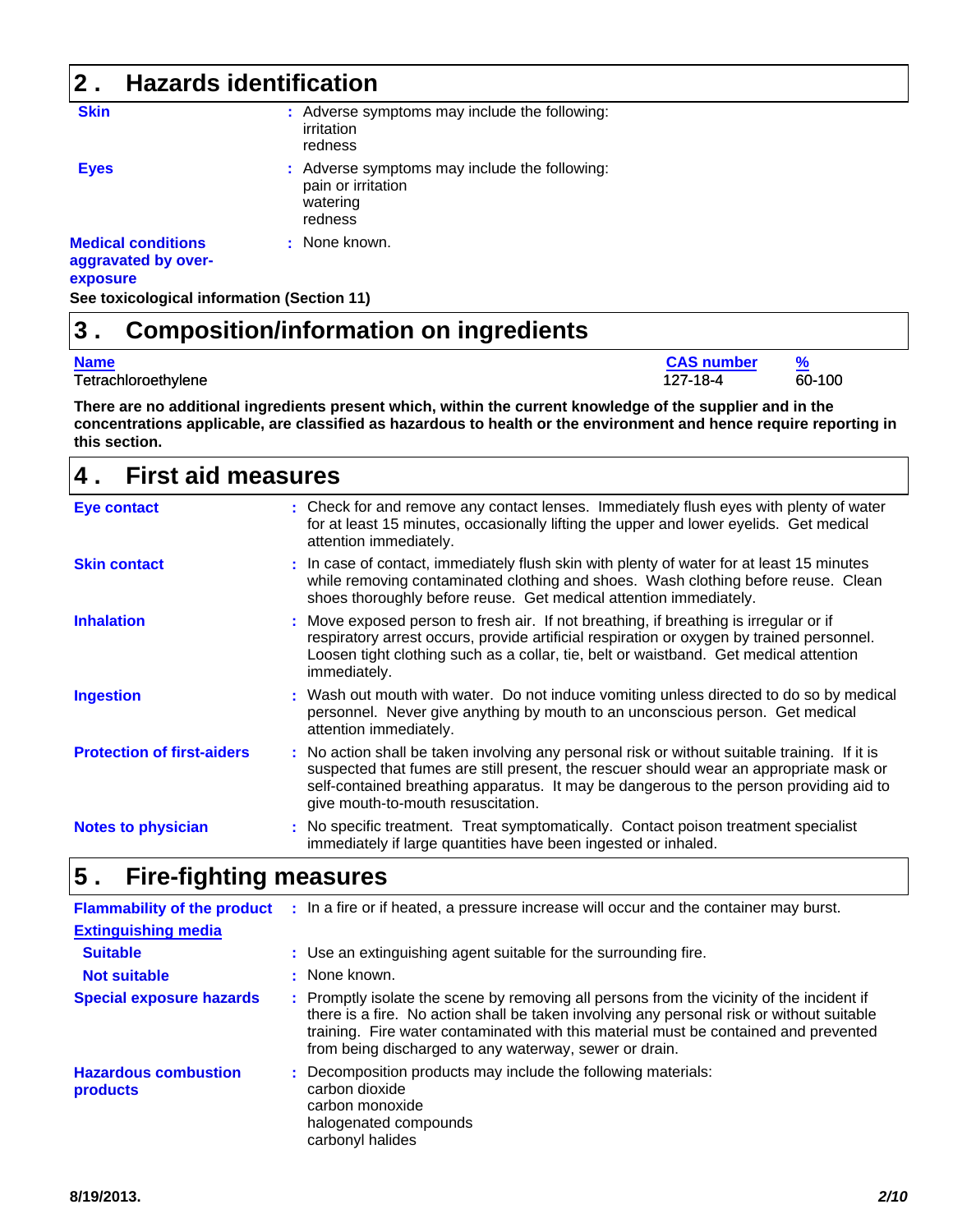### **5 . Fire-fighting measures**

**Special protective equipment for fire-fighters** Fire-fighters should wear appropriate protective equipment and self-contained breathing apparatus (SCBA) with a full face-piece operated in positive pressure mode.

#### **Accidental release measures 6 .**

**:**

| <b>Personal precautions</b>      | : No action shall be taken involving any personal risk or without suitable training.<br>Evacuate surrounding areas. Keep unnecessary and unprotected personnel from<br>entering. Do not touch or walk through spilled material. Avoid breathing vapor or mist.<br>Provide adequate ventilation. Wear appropriate respirator when ventilation is<br>inadequate. Put on appropriate personal protective equipment (see Section 8).                                                                                                                                                                                                                                                                             |
|----------------------------------|--------------------------------------------------------------------------------------------------------------------------------------------------------------------------------------------------------------------------------------------------------------------------------------------------------------------------------------------------------------------------------------------------------------------------------------------------------------------------------------------------------------------------------------------------------------------------------------------------------------------------------------------------------------------------------------------------------------|
| <b>Environmental precautions</b> | : Avoid dispersal of spilled material and runoff and contact with soil, waterways, drains<br>and sewers. Inform the relevant authorities if the product has caused environmental<br>pollution (sewers, waterways, soil or air). Water polluting material. May be harmful to<br>the environment if released in large quantities.                                                                                                                                                                                                                                                                                                                                                                              |
| <b>Large spill</b>               | : Stop leak if without risk. Move containers from spill area. Approach release from<br>upwind. Prevent entry into sewers, water courses, basements or confined areas. Wash<br>spillages into an effluent treatment plant or proceed as follows. Contain and collect<br>spillage with non-combustible, absorbent material e.g. sand, earth, vermiculite or<br>diatomaceous earth and place in container for disposal according to local regulations<br>(see section 13). Dispose of via a licensed waste disposal contractor. Contaminated<br>absorbent material may pose the same hazard as the spilled product. Note: see section<br>1 for emergency contact information and section 13 for waste disposal. |
| <b>Small spill</b>               | : Stop leak if without risk. Move containers from spill area. Dilute with water and mop up<br>if water-soluble. Alternatively, or if water-insoluble, absorb with an inert dry material and<br>place in an appropriate waste disposal container. Dispose of via a licensed waste<br>disposal contractor.                                                                                                                                                                                                                                                                                                                                                                                                     |

#### **Handling and storage 7 .**

**Handling**

Put on appropriate personal protective equipment (see Section 8). Eating, drinking and **:** smoking should be prohibited in areas where this material is handled, stored and processed. Workers should wash hands and face before eating, drinking and smoking. Do not ingest. Avoid contact with eyes, skin and clothing. Avoid breathing vapor or mist. Avoid release to the environment. Use only with adequate ventilation. Wear appropriate respirator when ventilation is inadequate. Keep in the original container or an approved alternative made from a compatible material, kept tightly closed when not in use. Empty containers retain product residue and can be hazardous. Do not reuse container.

Store in accordance with local regulations. Store in original container protected from **:** direct sunlight in a dry, cool and well-ventilated area, away from incompatible materials (see section 10) and food and drink. Keep container tightly closed and sealed until ready for use. Containers that have been opened must be carefully resealed and kept upright to prevent leakage. Do not store in unlabeled containers. Use appropriate containment to avoid environmental contamination. **Storage**

#### **Exposure controls/personal protection 8 .**

| <b>Product name</b> | <b>Exposure limits</b>                                                                                                                                                                                                                                                                                                                                                                                                                                                                                                                                                                                                                                                         |
|---------------------|--------------------------------------------------------------------------------------------------------------------------------------------------------------------------------------------------------------------------------------------------------------------------------------------------------------------------------------------------------------------------------------------------------------------------------------------------------------------------------------------------------------------------------------------------------------------------------------------------------------------------------------------------------------------------------|
| Tetrachloroethylene | ACGIH TLV (United States, 2/2010). Notes: Substance identified by<br>other sources as a suspected or confirmed human carcinogen.<br>Substances for which there is a Biological Exposure Index or<br>Indices Substances for which the TLV is higher than the OSHA<br>Permissible Exposure Limit (PEL) and/or the NIOSH Recommended<br>Exposure Limit (REL). See CFR 58(124) :36338-33351, June 30,<br>1993, for revised OSHA PEL. Refers to Appendix A -- Carcinogens.<br>$STEL: 685 mg/m3 15 minute(s).$<br>STEL: 100 ppm 15 minute(s).<br>TWA: 170 mg/m <sup>3</sup> 8 hour(s).<br>TWA: $25$ ppm $8$ hour(s).<br>OSHA PEL 1989 (United States, 3/1989). Notes: See Table Z-2. |
|                     | TWA: $170 \text{ mg/m}^3$ 8 hour(s).                                                                                                                                                                                                                                                                                                                                                                                                                                                                                                                                                                                                                                           |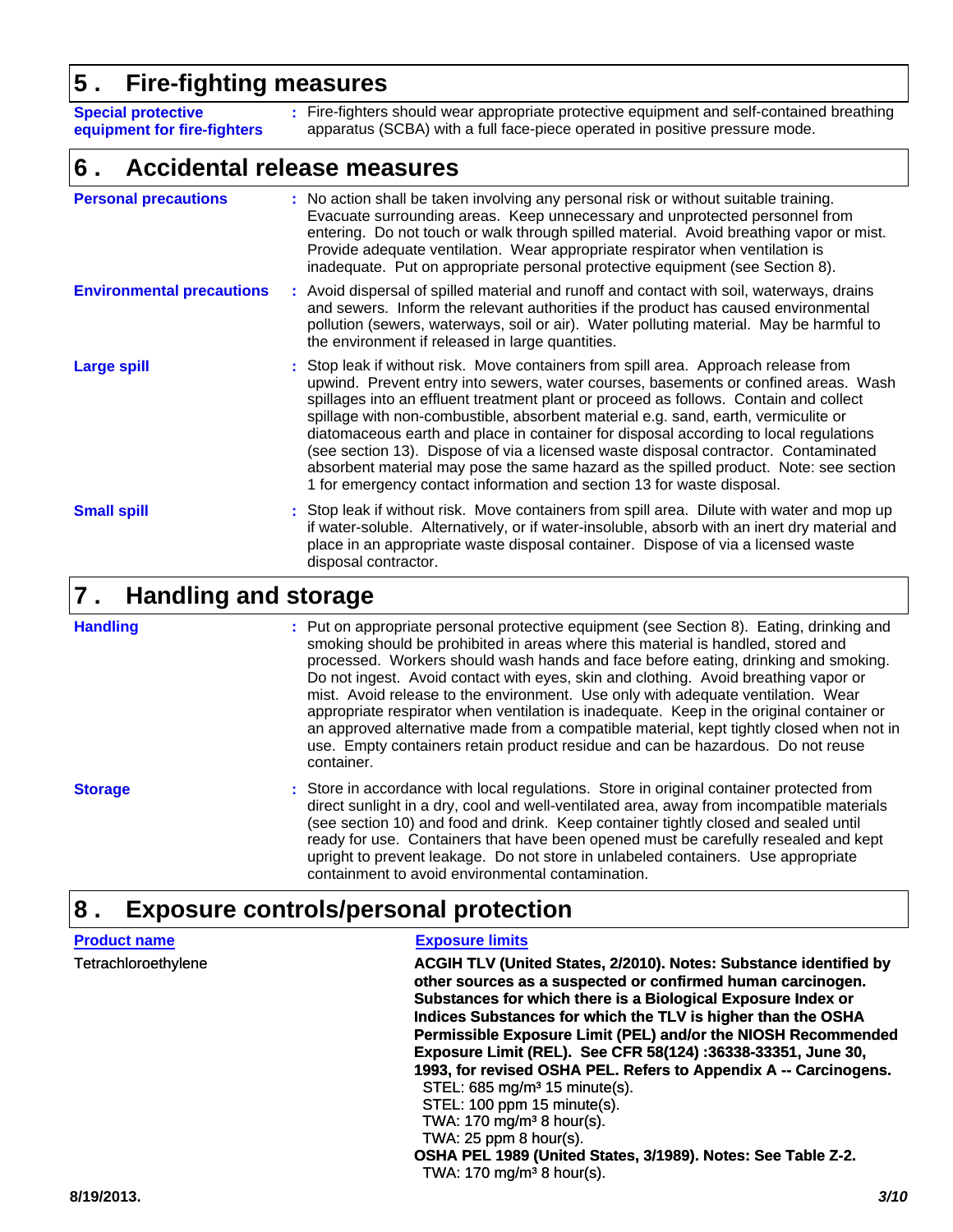# **8 . Exposure controls/personal protection**

 TWA: 25 ppm 8 hour(s). **OSHA PEL Z2 (United States, 11/2006).** AMP: 300 ppm 5 minute(s). CEIL: 200 ppm TWA: 100 ppm 8 hour(s).

| <b>Recommended monitoring</b><br>procedures      | : If this product contains ingredients with exposure limits, personal, workplace atmosphere<br>or biological monitoring may be required to determine the effectiveness of the ventilation<br>or other control measures and/or the necessity to use respiratory protective equipment.                                                                                                              |
|--------------------------------------------------|---------------------------------------------------------------------------------------------------------------------------------------------------------------------------------------------------------------------------------------------------------------------------------------------------------------------------------------------------------------------------------------------------|
| <b>Engineering measures</b>                      | : Use only with adequate ventilation. If user operations generate dust, fumes, gas, vapor<br>or mist, use process enclosures, local exhaust ventilation or other engineering controls<br>to keep worker exposure to airborne contaminants below any recommended or statutory<br>limits.                                                                                                           |
| <b>Hygiene measures</b>                          | : Wash hands, forearms and face thoroughly after handling chemical products, before<br>eating, smoking and using the lavatory and at the end of the working period. Appropriate<br>techniques should be used to remove potentially contaminated clothing. Wash<br>contaminated clothing before reusing. Ensure that eyewash stations and safety showers<br>are close to the workstation location. |
| <b>Personal protection</b>                       |                                                                                                                                                                                                                                                                                                                                                                                                   |
| <b>Respiratory</b>                               | : Use a properly fitted, air-purifying or air-fed respirator complying with an approved<br>standard if a risk assessment indicates this is necessary. Respirator selection must be<br>based on known or anticipated exposure levels, the hazards of the product and the safe<br>working limits of the selected respirator.                                                                        |
| <b>Hands</b>                                     | Chemical-resistant, impervious gloves complying with an approved standard should be<br>worn at all times when handling chemical products if a risk assessment indicates this is<br>necessary.                                                                                                                                                                                                     |
| <b>Eyes</b>                                      | Safety eyewear complying with an approved standard should be used when a risk<br>assessment indicates this is necessary to avoid exposure to liquid splashes, mists or<br>dusts.                                                                                                                                                                                                                  |
| <b>Skin</b>                                      | Personal protective equipment for the body should be selected based on the task being<br>performed and the risks involved and should be approved by a specialist before handling<br>this product.                                                                                                                                                                                                 |
| <b>Environmental exposure</b><br><b>controls</b> | Emissions from ventilation or work process equipment should be checked to ensure they<br>comply with the requirements of environmental protection legislation. In some cases,<br>fume scrubbers, filters or engineering modifications to the process equipment will be<br>necessary to reduce emissions to acceptable levels.                                                                     |

#### **Physical and chemical properties 9 .**

| <b>Physical state</b>             | : Liquid.                                                  |
|-----------------------------------|------------------------------------------------------------|
| <b>Flash point</b>                | : Closed cup:None. [Setaflash. ASTM D3828]                 |
| <b>Color</b>                      | : Multiple                                                 |
| Odor                              | : Not available.                                           |
| <b>Boiling/condensation point</b> | : $121.11^{\circ}C(250^{\circ}F)$                          |
| <b>Specific gravity</b>           | $: 1.35$ to 1.37                                           |
| <b>Vapor pressure</b>             | $: 1.7$ kPa (13 mm Hg)                                     |
| <b>Estimated Vapor Density</b>    | : $>1$ [Air = 1]                                           |
| VOC %                             | $: 0.10 - 0.12\%$                                          |
| <b>Evaporation rate</b>           | : $<$ 1 (Water = 1)                                        |
| <b>Solubility</b>                 | : Very slightly soluble in the following materials: water. |
|                                   |                                                            |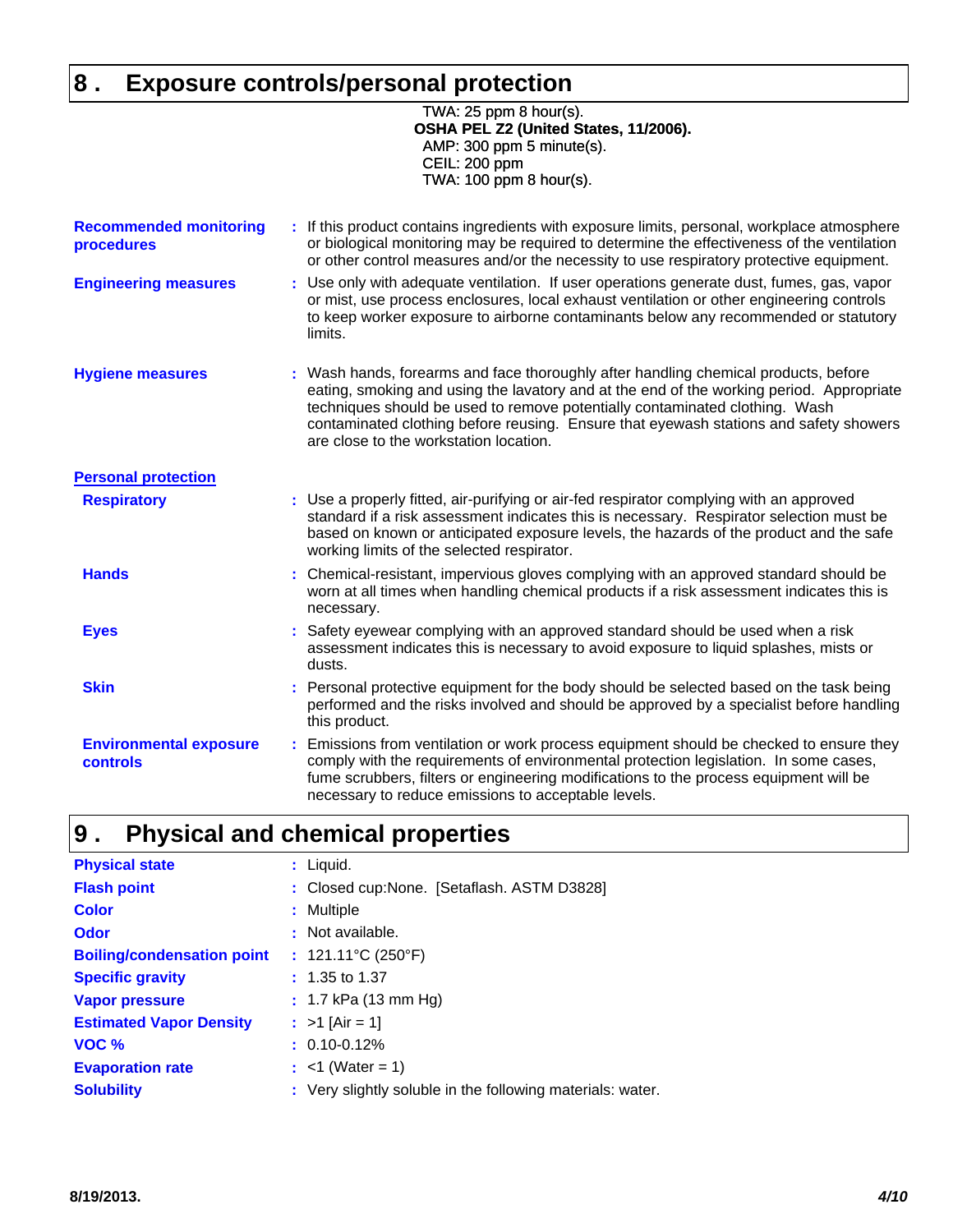## 10 . Stability and reactivity

| <b>Stability</b>                           | : The product is stable.                                                                                                        |
|--------------------------------------------|---------------------------------------------------------------------------------------------------------------------------------|
| <b>Conditions to avoid</b>                 | : No specific data.                                                                                                             |
| <b>Materials to avoid</b>                  | : No specific data.                                                                                                             |
| <b>Hazardous decomposition</b><br>products | : Under normal conditions of storage and use, hazardous decomposition products should<br>not be produced.                       |
| <b>Hazardous polymerization</b>            | : Under normal conditions of storage and use, hazardous polymerization will not occur.                                          |
| <b>Conditions of reactivity</b>            | : Non-flammable in the presence of the following materials or conditions: open flames,<br>sparks and static discharge and heat. |

## **Toxicological information 11 .**

| <b>Acute toxicity</b>                                 |  |                                                                                                                                |                                 |                   |                |           |                           |                        |         |                 |
|-------------------------------------------------------|--|--------------------------------------------------------------------------------------------------------------------------------|---------------------------------|-------------------|----------------|-----------|---------------------------|------------------------|---------|-----------------|
| <b>Product/ingredient name</b>                        |  |                                                                                                                                | <b>Result</b>                   |                   | <b>Species</b> |           | <b>Dose</b>               |                        |         | <b>Exposure</b> |
| Tetrachloroethylene                                   |  |                                                                                                                                | LD Dermal                       |                   | Rabbit         |           | >3228 mg/kg               |                        |         |                 |
|                                                       |  |                                                                                                                                | LD50<br>Intraperitoneal         |                   | Rat            |           | 4678 mg/kg                |                        |         |                 |
|                                                       |  |                                                                                                                                | LD50 Oral                       |                   | Rat            |           | 2629 mg/kg                |                        |         |                 |
|                                                       |  |                                                                                                                                |                                 | LD50 Unreported   | Rat            |           | 4000 mg/kg                |                        |         |                 |
|                                                       |  | <b>LDLo</b><br>Intratracheal                                                                                                   |                                 |                   |                | 450 mg/kg |                           |                        |         |                 |
|                                                       |  | <b>TDLo Oral</b>                                                                                                               |                                 |                   | Rat            |           | 50 mg/kg                  |                        |         |                 |
|                                                       |  |                                                                                                                                | <b>LC50 Inhalation</b><br>Vapor |                   | Rat            |           | 34200 mg/m3<br>8 hours    |                        |         |                 |
|                                                       |  |                                                                                                                                | <b>LC50</b> Inhalation<br>Gas.  |                   | Rat            |           | 4100 ppm                  |                        | 6 hours |                 |
| <b>Carcinogenicity</b>                                |  |                                                                                                                                |                                 |                   |                |           |                           |                        |         |                 |
| <b>Conclusion/Summary</b>                             |  | : Contains material which may cause cancer, based on animal data. Risk of cancer<br>depends on duration and level of exposure. |                                 |                   |                |           |                           |                        |         |                 |
| <b>Classification</b>                                 |  |                                                                                                                                |                                 |                   |                |           |                           |                        |         |                 |
| <b>Product/ingredient name</b><br>Tetrachloroethylene |  |                                                                                                                                | <b>ACGIH</b><br>A3              | <b>IARC</b><br>2A | <b>EPA</b>     |           | <b>NIOSH</b><br>$\ddot{}$ | <b>NTP</b><br>Possible |         | <b>OSHA</b>     |
| <b>IDLH</b>                                           |  | : Not available.                                                                                                               |                                 |                   |                |           |                           |                        |         |                 |
| <b>Synergistic products</b>                           |  | : Not available.                                                                                                               |                                 |                   |                |           |                           |                        |         |                 |

### 12. Ecological information

**Environmental effects** : Water polluting material. May be harmful to the environment if released in large quantities.

| <b>Aquatic ecotoxicity</b>                            |                        |                                                             |                                                                                                                         |                             |
|-------------------------------------------------------|------------------------|-------------------------------------------------------------|-------------------------------------------------------------------------------------------------------------------------|-----------------------------|
| <b>Product/ingredient name</b><br>Tetrachloroethylene | Test<br>$\blacksquare$ | <b>Result</b><br><b>Acute EC50 3.64</b><br>mg/L Fresh water | <b>Species</b><br>Algae - Green<br>algae -<br>Chlamydomonas<br>reinhardtii -<br>Exponential<br>growth phase - 7<br>days | <b>Exposure</b><br>72 hours |
|                                                       |                        | Acute EC50 3 to<br>6 mg/L Fresh<br>water                    | Fish - Rainbow<br>trout, donaldson<br>trout -<br>Oncorhynchus<br>mykiss -<br>Fingerling - 6.1<br>cm                     | 96 hours                    |
|                                                       |                        | Acute EC50 509<br>ppm Marine water ek0:83n0:7pt -           | Algae -<br>Skeletonema                                                                                                  | 96 hours                    |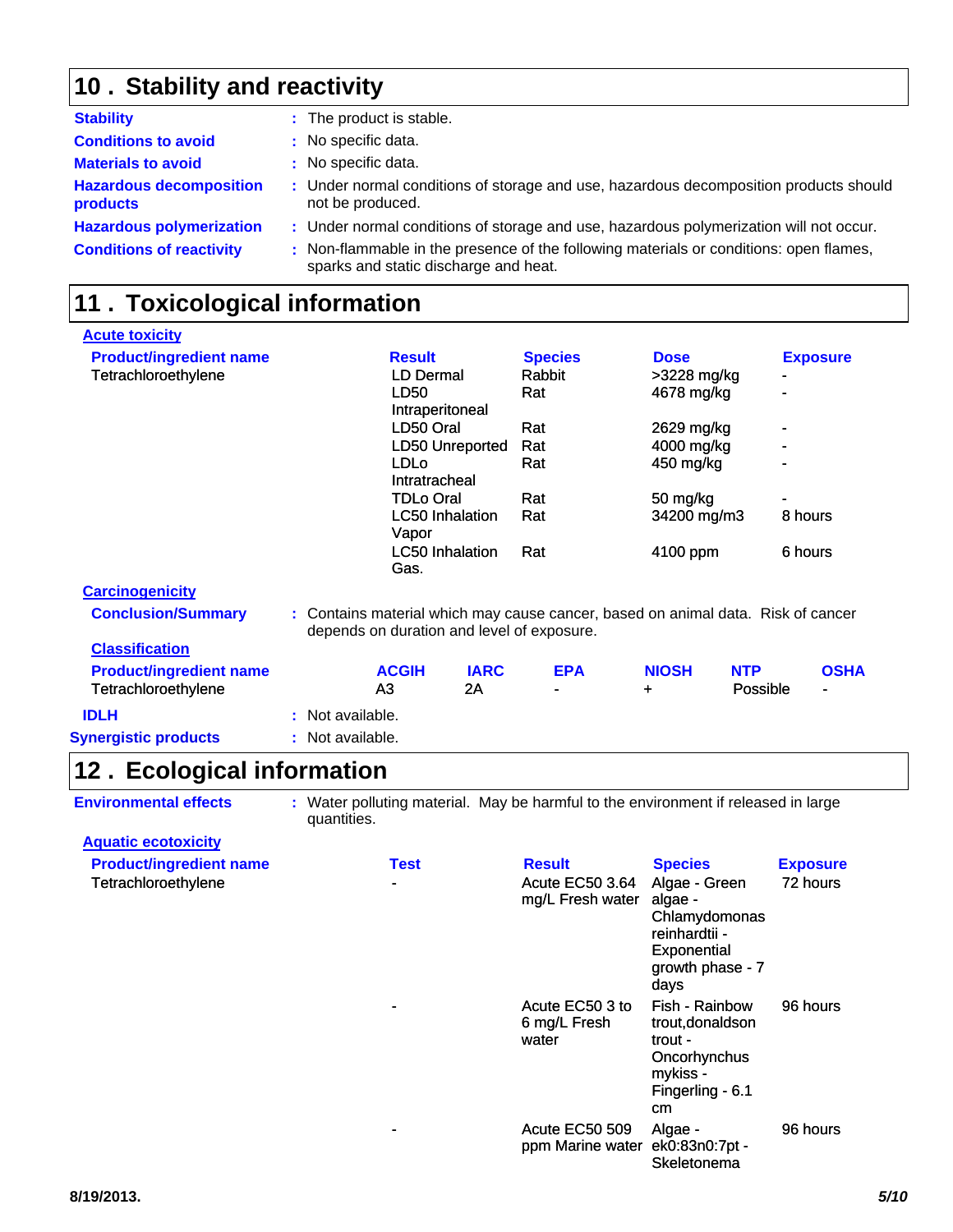# **12 . Ecological information**

|   | Acute EC50 504<br>ppm Marine water ek0:83n0:7pt -    | costatum<br>Algae -<br>Skeletonema<br>costatum                                                                      | 96 hours |
|---|------------------------------------------------------|---------------------------------------------------------------------------------------------------------------------|----------|
|   | Acute EC50<br>>500000 ug/L<br>Fresh water            | Algae - Green<br>algae -<br>Pseudokirchneriella<br>subcapitata                                                      | 96 hours |
|   | <b>Acute EC50 8500</b><br>ug/L Fresh water           | Daphnia - Water<br>flea - Daphnia<br>magna - Instar -<br><24 hours                                                  | 48 hours |
| - | <b>Acute EC50 7500</b><br>ug/L Fresh water           | Daphnia - Water<br>flea - Daphnia<br>magna - Instar -<br><24 hours                                                  | 48 hours |
|   | <b>Acute EC50 4680</b><br>ug/L Fresh water           | Fish - Rainbow<br>trout, donaldson<br>trout -<br>Oncorhynchus<br>mykiss - 6.1 cm -<br>3.2 <sub>g</sub>              | 96 hours |
|   | <b>Acute LC50 4.99</b><br>mg/L Fresh water           | Fish - Rainbow<br>trout, donaldson<br>trout -<br>Oncorhynchus<br>mykiss                                             | 96 hours |
|   | Acute LC50 3.5<br>mg/L Marine<br>water               | Crustaceans -<br>ej2:e3n0:7pt -<br><b>Elminius</b><br>modestus                                                      | 48 hours |
|   | Acute LC50 3 to 6 Fish - Rainbow<br>mg/L Fresh water | trout, donaldson<br>trout -<br>Oncorhynchus<br>mykiss -<br>Fingerling - 6.1<br>cm                                   | 96 hours |
|   | Acute LC50 12.6<br>ppm Marine water Opossum shrimp   | Crustaceans -<br>- Americamysis<br>bahia                                                                            | 48 hours |
|   | Acute LC50<br>18000 ug/L Fresh<br>water              | Daphnia - Water<br>flea - Daphnia<br>magna - $\leq$ 24<br>hours                                                     | 48 hours |
|   | <b>Acute LC50 9100</b><br>ug/L Fresh water           | Daphnia - Water<br>flea - Daphnia<br>magna - Instar -<br><24 hours                                                  | 48 hours |
|   | Acute LC50 4000<br>ug/L Fresh water                  | Fish - Flagfish -<br>Jordanella<br>floridae - Juvenile<br>(Fledgling,<br>Hatchling,<br>Weanling) - 2 to 4<br>months | 96 hours |
|   | <b>Chronic NOEC</b><br>>0.4 mg/L Fresh<br>water      | Daphnia - Water<br>flea - Daphnia<br>magna                                                                          | 21 days  |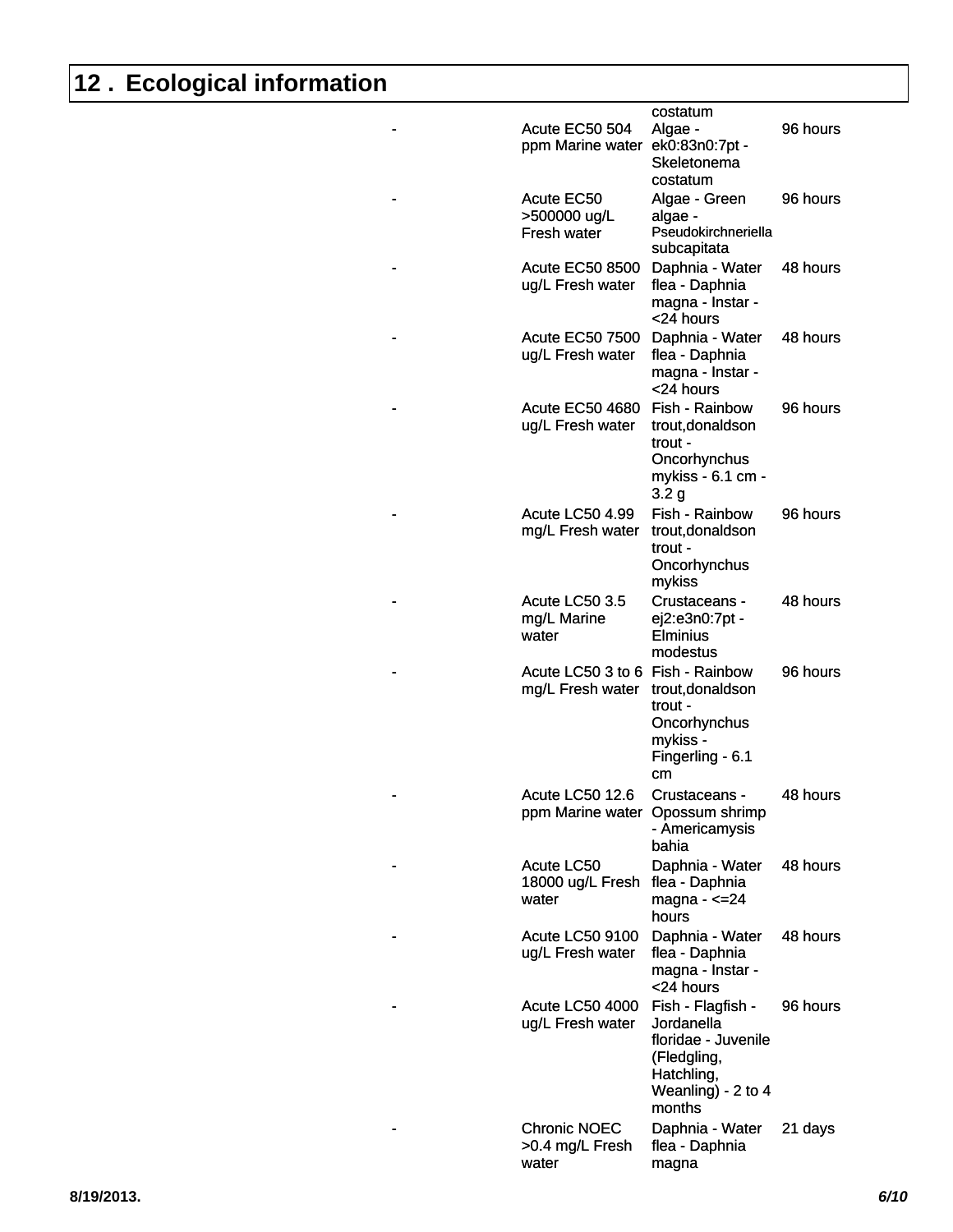## **12 . Ecological information**

| <b>Chronic NOEC</b><br><500000 ug/L              | Algae - Green<br>algae -                                                                              | 96 hours |
|--------------------------------------------------|-------------------------------------------------------------------------------------------------------|----------|
| Fresh water                                      | Pseudokirchneriella<br>subcapitata                                                                    |          |
| Chronic NOEC<br>1400 ug/L Fresh<br>water         | Fish - Fathead<br>minnow -<br>Pimephales<br>promelas -<br>Larvae - 30 to 35<br>days                   | 32 days  |
| <b>Chronic NOEC</b><br>500 ug/L Fresh<br>water   | Fish - Fathead<br>minnow -<br>Pimephales<br>promelas -<br>Larvae - 30 to 35<br>days                   | 32 days  |
| Chronic<br>erd:i44c:7pt 1.77<br>mg/L Fresh water | Algae - Green<br>algae -<br>Chlamydomonas<br>reinhardtii -<br>Exponential<br>growth phase - 7<br>days | 72 hours |

| <b>Conclusion/Summary</b> | : Not available. |
|---------------------------|------------------|
| <b>Biodegradability</b>   |                  |
| <b>Conclusion/Summary</b> | : Not available. |

### **13. Disposal considerations**

|  | <b>Waste disposal</b> |
|--|-----------------------|

The generation of waste should be avoided or minimized wherever possible. Empty **:** containers or liners may retain some product residues. This material and its container must be disposed of in a safe way. Dispose of surplus and non-recyclable products via a licensed waste disposal contractor. Disposal of this product, solutions and any byproducts should at all times comply with the requirements of environmental protection and waste disposal legislation and any regional local authority requirements. Avoid dispersal of spilled material and runoff and contact with soil, waterways, drains and sewers.

**Disposal should be in accordance with applicable regional, national and local laws and regulations. Refer to Section 7: HANDLING AND STORAGE and Section 8: EXPOSURE CONTROLS/PERSONAL PROTECTION for additional handling information and protection of employees.**

## **Transport information 14 .**

| <b>Regulatory</b><br>information | <b>UN number</b> | <b>Proper shipping</b><br>name | <b>Classes</b> | $PG*$ | <b>Label</b> | <b>Additional</b><br><b>information</b>                                                                                                                                                             |
|----------------------------------|------------------|--------------------------------|----------------|-------|--------------|-----------------------------------------------------------------------------------------------------------------------------------------------------------------------------------------------------|
| <b>DOT Classification</b>        | 1897             | Tetrachloroethylene<br>mixture | 6.1            | Ш     | $\mathbb{R}$ | <b>Limited quantity</b><br>Yes.<br>Packaging<br>instruction<br>Passenger aircraft<br>Quantity limitation:<br>60 to 60 L<br>Cargo aircraft<br>Quantity limitation:<br>220 to 220 L<br><b>Remarks</b> |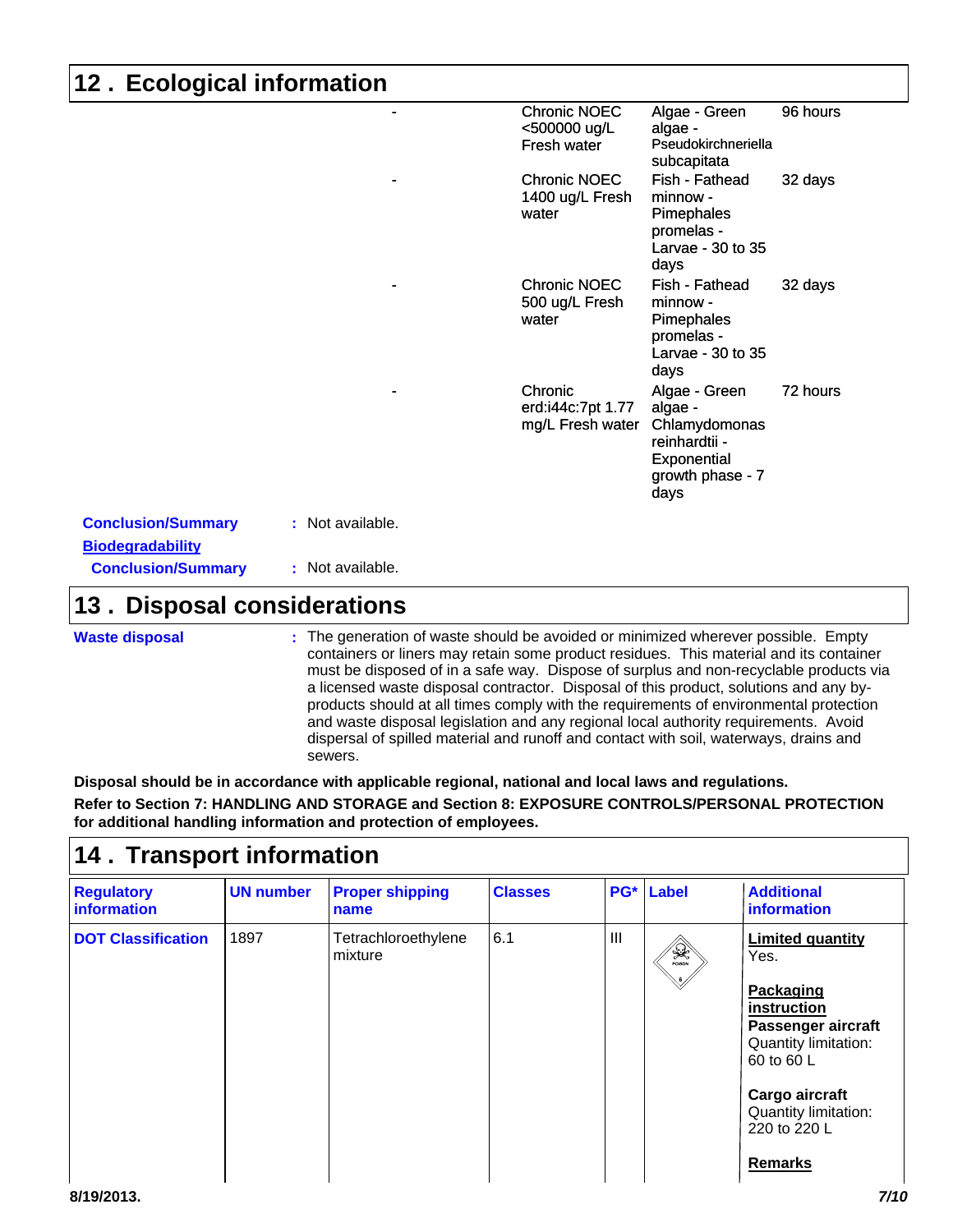| 14. Transport information |      |                                                                              |     |     |                    |                                                                            |
|---------------------------|------|------------------------------------------------------------------------------|-----|-----|--------------------|----------------------------------------------------------------------------|
|                           |      |                                                                              |     |     |                    | Limited quantity:<br>$< 1.0$ gal                                           |
| <b>TDG Classification</b> | 1897 | Tetrachloroethylene<br>mixture                                               | 6.1 | III |                    | <b>Explosive Limit and</b><br><b>Limited Quantity</b><br><b>Index</b><br>5 |
|                           |      |                                                                              |     |     |                    | <b>Passenger Carrying</b><br><b>Ship Index</b><br>60                       |
| <b>IMDG Class</b>         | 1897 | Tetrachloroethylene<br>mixture, Marine<br>pollutant<br>(Tetrachloroethylene) | 6.1 | III | $\mathcal{A}$<br>t | <b>Emergency</b><br>schedules (EmS)<br>F-A, S-A<br>Marine pollutant        |
| <b>IATA-DGR Class</b>     | 8000 | Consumer commodity                                                           | 9   | III |                    | <b>Passenger and Cargo</b><br><b>AircraftQuantity</b><br>limitation: 30 kg |

#### PG\* : Packing group

### **15. Regulatory information**

**U.S. Federal regulations**

**: TSCA 8(b) inventory**: All components are listed or exempted.

SARA 311/312 - Acute, Chronic

#### **SARA 313**

**Form R - Reporting requirements**

**Product name CAS number Concentration :**

This product contains toxic chemical(s) subject to the reporting requirements of Section 313 of Title III of the Superfund Amendments and Reauthorization Act of 1986, and subpart C-Supplier Notification Requirement of 40 CFR Part 372.

SARA 313 notifications must not be detached from the MSDS and any copying and redistribution of the MSDS shall include copying and redistribution of the notice attached to copies of the MSDS subsequently redistributed.

#### **California Prop. 65**

**WARNING:** This product contains a chemical known to the State of California to cause cancer.

| <b>Ingredient name</b> | <b>Cancer</b> | <b>Reproductive</b> |
|------------------------|---------------|---------------------|
| Tetrachloroethylene    | Yes.          | No.                 |

#### **Canada**

**WHMIS (Canada)** : Class D-1B: Material causing immediate and serious toxic effects (Toxic). Class D-2A: Material causing other toxic effects (Very toxic). Class D-2B: Material causing other toxic effects (Toxic).

**Canada inventory :** All components are listed or exempted.

**This product has been classified according to the hazard criteria of the CPR and the MSDS contains all the information required by the CPR.**

| <b>Mexico</b>         |  |
|-----------------------|--|
| <b>Classification</b> |  |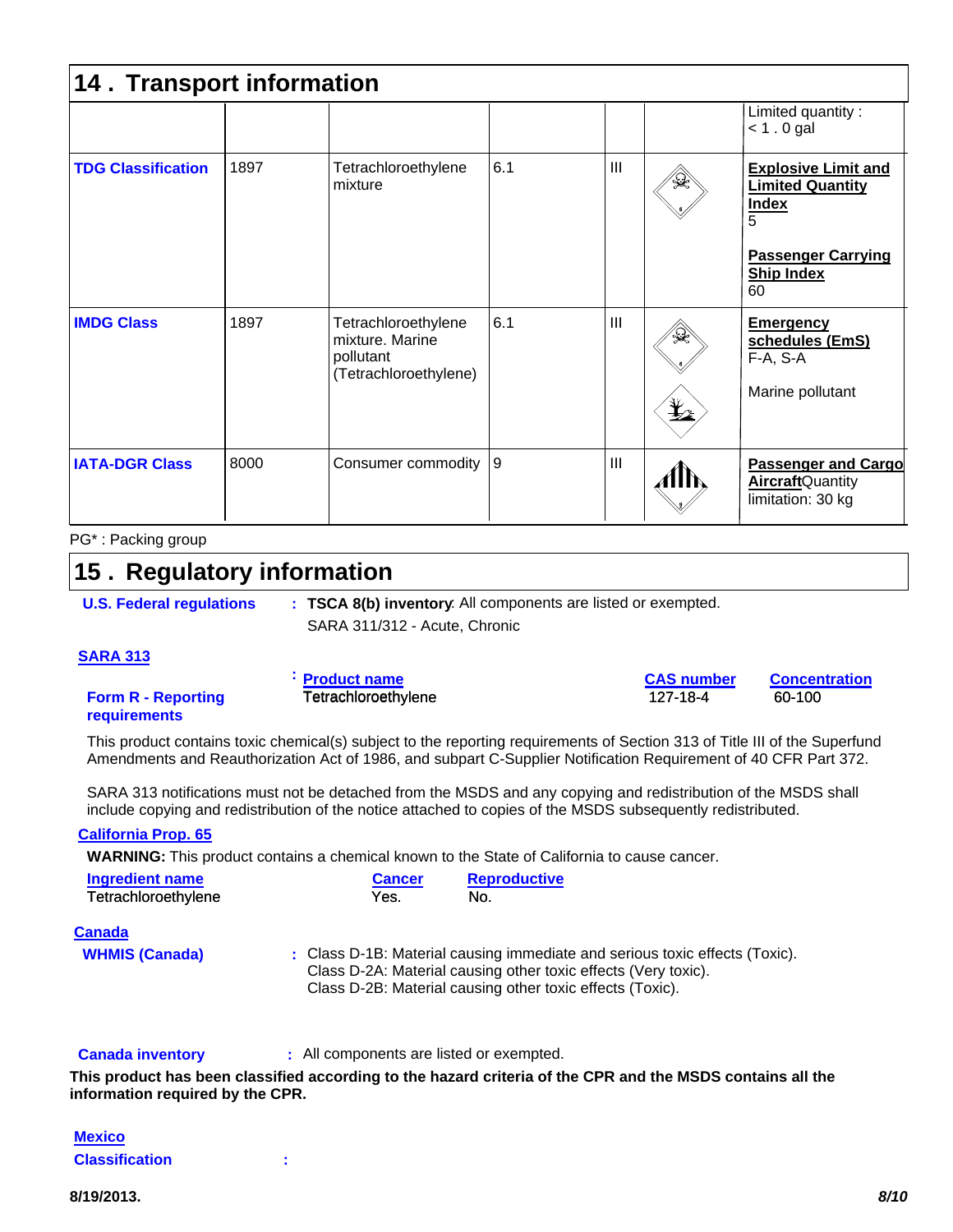## **15 . Regulatory information**



| <b>EU</b> regulations            |                                                                                                                                                                                                                                                                                                                                                         |
|----------------------------------|---------------------------------------------------------------------------------------------------------------------------------------------------------------------------------------------------------------------------------------------------------------------------------------------------------------------------------------------------------|
| <b>Hazard symbol or symbols</b>  |                                                                                                                                                                                                                                                                                                                                                         |
| <b>Risk phrases</b>              | R40- Limited evidence of a carcinogenic effect.<br>R51/53- Toxic to aquatic organisms, may cause long-term adverse effects in the aquatic<br>environment.                                                                                                                                                                                               |
| <b>Safety phrases</b>            | : S2- Keep out of the reach of children.<br>S29- Do not empty into drains.<br>S36/37- Wear suitable protective clothing and gloves.<br>S46- If swallowed, seek medical advice immediately and show this container or label.<br>S61- Avoid release to the environment. Refer to special instructions/safety data sheet.                                  |
| <b>International regulations</b> |                                                                                                                                                                                                                                                                                                                                                         |
| <b>International lists</b>       | : Australia inventory (AICS): Not determined.<br>China inventory (IECSC): All components are listed or exempted.<br>Japan inventory: Not determined.<br>Korea inventory: All components are listed or exempted.<br>New Zealand Inventory of Chemicals (NZIoC): Not determined.<br>Philippines inventory (PICCS): All components are listed or exempted. |
| <b>EU Inventory</b>              | Not determined.                                                                                                                                                                                                                                                                                                                                         |

### **Other information 16 .**



**Caution: HMIS® ratings are based on a 0-4 rating scale, with 0 representing minimal hazards or risks, and 4 representing significant hazards or risks Although HMIS® ratings are not required on MSDSs under 29 CFR 1910.1200, the preparer may choose to provide them. HMIS® ratings are to be used with a fully implemented HMIS® program. HMIS® is a registered mark of the National Paint & Coatings Association (NPCA). HMIS® materials may be purchased exclusively from J. J. Keller (800) 327-6868.**

**The customer is responsible for determining the PPE code for this material.**

| <b>National Fire Protection</b><br><b>Association (U.S.A.)</b> | ÷                                                                                                    |
|----------------------------------------------------------------|------------------------------------------------------------------------------------------------------|
|                                                                | <b>Flammability</b><br><b>Instability</b><br><b>Health</b><br><b>Special</b>                         |
| <b>Date of printing</b>                                        | : 8/19/2013.                                                                                         |
| Date of issue                                                  | : 8/19/2013.                                                                                         |
| Date of previous issue                                         | : 11/9/2012.                                                                                         |
| <b>Version</b>                                                 | : 1.05                                                                                               |
|                                                                | 17 F 200 F 200 F 200 F 200 F 200 F 200 F 200 F 200 F 200 F 200 F 200 F 200 F 200 F 200 F 200 F 200 F |

*I* Indicates information that has changed from previously issued version.

**8/19/2013.** *9/10*